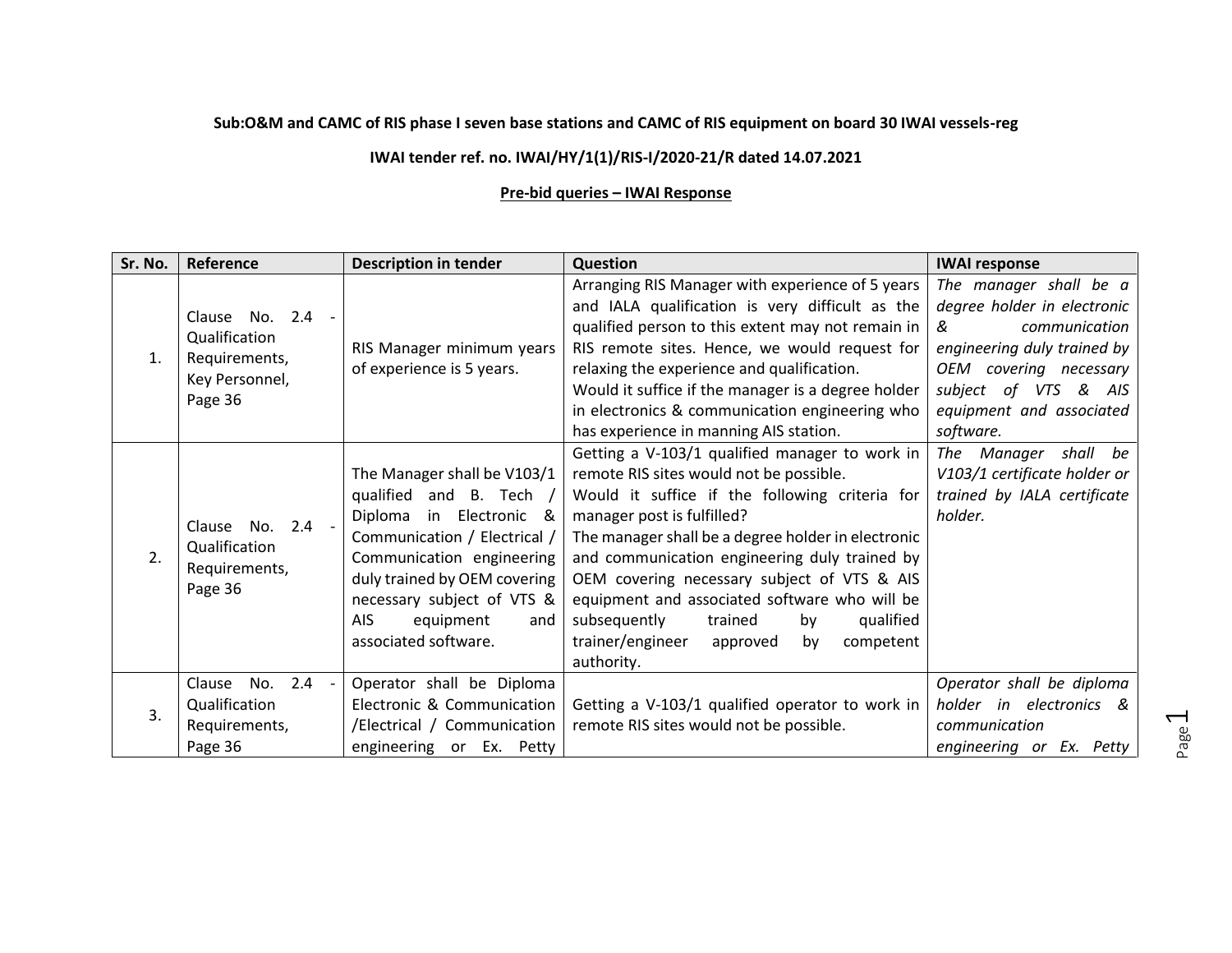| Sr. No. | Reference                                                                                        | <b>Description in tender</b>                                                                                                                                                                                                                                                                                                                                                                                         | Question                                                                                                                                                                                                                                                                                                                                                                                                                                                                                                                                                                                                                                                                                                                                           | <b>IWAI response</b>                                                                                                                                                                                                                                                                                                                                                                                     |
|---------|--------------------------------------------------------------------------------------------------|----------------------------------------------------------------------------------------------------------------------------------------------------------------------------------------------------------------------------------------------------------------------------------------------------------------------------------------------------------------------------------------------------------------------|----------------------------------------------------------------------------------------------------------------------------------------------------------------------------------------------------------------------------------------------------------------------------------------------------------------------------------------------------------------------------------------------------------------------------------------------------------------------------------------------------------------------------------------------------------------------------------------------------------------------------------------------------------------------------------------------------------------------------------------------------|----------------------------------------------------------------------------------------------------------------------------------------------------------------------------------------------------------------------------------------------------------------------------------------------------------------------------------------------------------------------------------------------------------|
|         |                                                                                                  | Officer/ Chief Petty Officer<br>(Radar Plotter I of Indian<br>Navy and have undergone<br>IALA VTS Operator Training<br>V103/1 for the personnel<br>monitoring<br>the<br>control<br>station.<br>(experience<br>candidate is preferable)                                                                                                                                                                               | Would it suffice if the following criteria is fulfilled<br>for the operator posted at control station and base<br>station?<br>The operator shall be a degree holder in electronic<br>and communication engineering duly trained by<br>OEM covering necessary subject of VTS & AIS<br>equipment and associated software who will be<br>subsequently<br>trained<br>qualified<br>by<br>trainer/engineer<br>competent<br>approved<br>by<br>authority.                                                                                                                                                                                                                                                                                                  | Officer/ Chief Petty Officer<br>(Radar Plotter I of Indian<br>Navy and have undergone<br><b>IALA VTS Operator Training</b><br>V103/1 for the personnel<br>monitoring the<br>control<br>station) or diploma holder<br>electronic<br>in<br>and<br>communication<br>engineering who will be<br>subsequently trained by a<br>qualified IALA<br>trainer /<br>Engineer approved by the<br>competent Authority. |
| 4.      | Section VII,<br>COMPATIBILITY/INTE<br>ROPERABILITY WITH<br>OTHER RIS SYSTEM<br>ON NW1<br>Page 77 | 1. AIS AIVDM message from<br>Phase 2 & 3 shall be<br>integrated for seamless<br>display<br>at<br>operator<br>stations of RIS Phase 1.<br>IWAI shall provide 1 each<br>TCP/IP data from Phase 2<br>& 3 at Kolkata / Farakka.<br>2.<br>Sending binary messages<br>using base stations of<br>phase 2 and 3.<br>Voice communication is<br>3.<br>envisaged.<br>However,<br>IWAI will ensure that<br>protocol for the same | 1. AIVDM message is a universal format for<br>interfacing any AIS data with third party<br>software. The Coast watch software installed<br>in RIS phase 1 has the capability to output and<br>accept standard AIVDM message from third<br>party systems. Therefore, AIS integration with<br>RIS phase 2 and phase 3 would be possible<br>after the license in existing RIS1 system is<br>upgraded.<br>There is no universal format to send binary<br>2.<br>message from one system to an AIS base<br>station installed in another system. Therefore,<br>sending binary messages using base stations<br>of phase 2 and 3 would not be possible.<br>With regard to VHF integration, there is no<br>3.<br>universal protocol for exchange of VHF data | 1. Seamless integration of<br>RIS -I, II & III displaying all<br>the stations from Varanasi<br>to Haldia should be ensured<br>at RIS stations and web port<br>of RIS-I.<br>2. Seamless<br>VHF<br>Voice<br>communication<br>between<br>RIS-I & RIS-II should be<br>ensured.                                                                                                                               |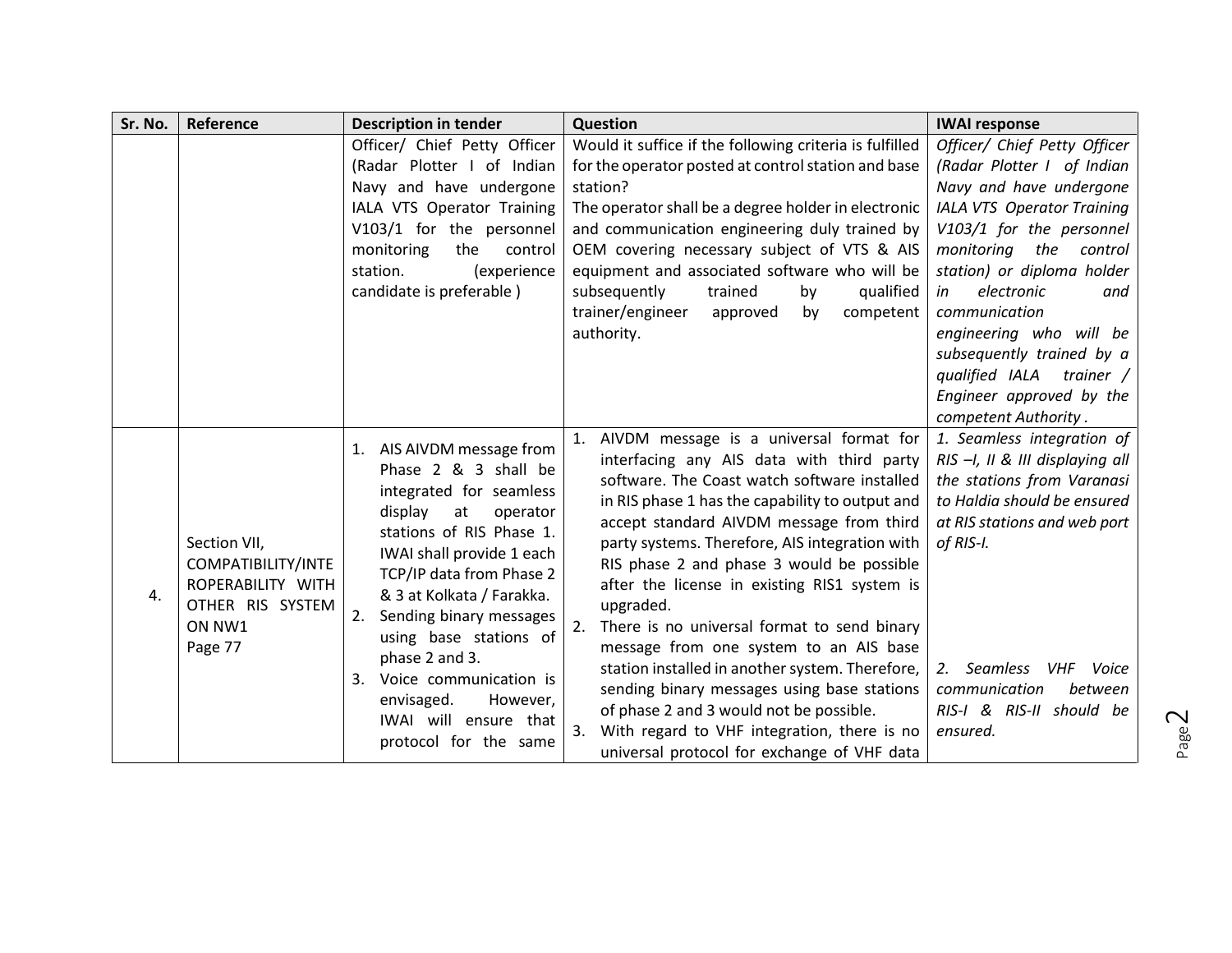| Sr. No. | Reference                        | <b>Description in tender</b>                                                                                                                                                                                                                                                                                                       | Question                                                                                                                                                                                                                                                                                                                                                                                                                                                                                                                                                                                                                                                                                           | <b>IWAI response</b>                                                                                                                                                                                                                                                                                                                                           |
|---------|----------------------------------|------------------------------------------------------------------------------------------------------------------------------------------------------------------------------------------------------------------------------------------------------------------------------------------------------------------------------------|----------------------------------------------------------------------------------------------------------------------------------------------------------------------------------------------------------------------------------------------------------------------------------------------------------------------------------------------------------------------------------------------------------------------------------------------------------------------------------------------------------------------------------------------------------------------------------------------------------------------------------------------------------------------------------------------------|----------------------------------------------------------------------------------------------------------------------------------------------------------------------------------------------------------------------------------------------------------------------------------------------------------------------------------------------------------------|
|         |                                  | needs to be shared by all<br>parties.                                                                                                                                                                                                                                                                                              | between two different systems. Therefore,<br>integration of VHF setup with any external<br>system would not be possible.                                                                                                                                                                                                                                                                                                                                                                                                                                                                                                                                                                           |                                                                                                                                                                                                                                                                                                                                                                |
| 5.      | GCC, clause 7.1 j)<br>Page 109   | The contractor's engineer<br>shall visit the sites, every<br>month, for checking the<br>health of the system and for<br>carrying out the preventive<br>maintenance. However, the<br>breakdown<br>maintenance<br>shall<br>be<br>carried<br>out<br>immediately, but not later<br>than 48 hours from the time<br>of reporting.        | We draw your attention to GCC clause 3.8.3 d)<br>which states PPM on quarterly basis. Hence, we<br>would suggest having the PPM on quarterly basis<br>for shore stations as well as ships.<br>Engineers visit to seven RIS shore sites once in a<br>month may be possible. However, visit to the ship<br>once in a month is not possible due to operational<br>sailing of the vessel. Hence, visit to the ship should<br>be considered once in every quarter and vessel<br>should be available at jetty between Haldia and<br>Farakka for the vessels coming under Kolkata and<br>Patna region. The vessels of Guwahati should be<br>at jetty either in Guwahati or between Haldia and<br>Farakka. | Preventive<br>maintenance<br>visit shall be monthly basis<br>for each RIS station and<br>quarterly basis to Vessel<br>stations in the following<br>location: -<br>(1) IWT terminal between<br>Haldia & Farakka for RO<br>Kolkata;<br>(2) Sahibganj, Patna &<br>Varanasi for RO Patna<br>(3) Other locations shall be<br>informed<br>successful<br>to<br>bidder |
| 6.      | GCC clause 3.8.3, a)<br>page 105 | The Contractor shall pay a<br>sum equal to 0.05% of the<br>cost of the O&M and CAMC<br>to the station for each day of<br>work<br>that remains<br>the<br>incomplete<br>beyond<br>the<br>stated period of 72 hours on<br>every such occasion provided<br>that such sum will not exceed<br>10% of the Contract value for<br>the site. | This clause may be modified as follows.<br>The Contractor shall pay a sum equal to 0.05% of<br>the cost of the CAMC to the station for each day of<br>the work that remains incomplete beyond the<br>stated period of 72 hours on every such occasion<br>provided that such sum will not exceed 5% of<br>invoice value per site.                                                                                                                                                                                                                                                                                                                                                                   | <b>Tender condition prevails</b>                                                                                                                                                                                                                                                                                                                               |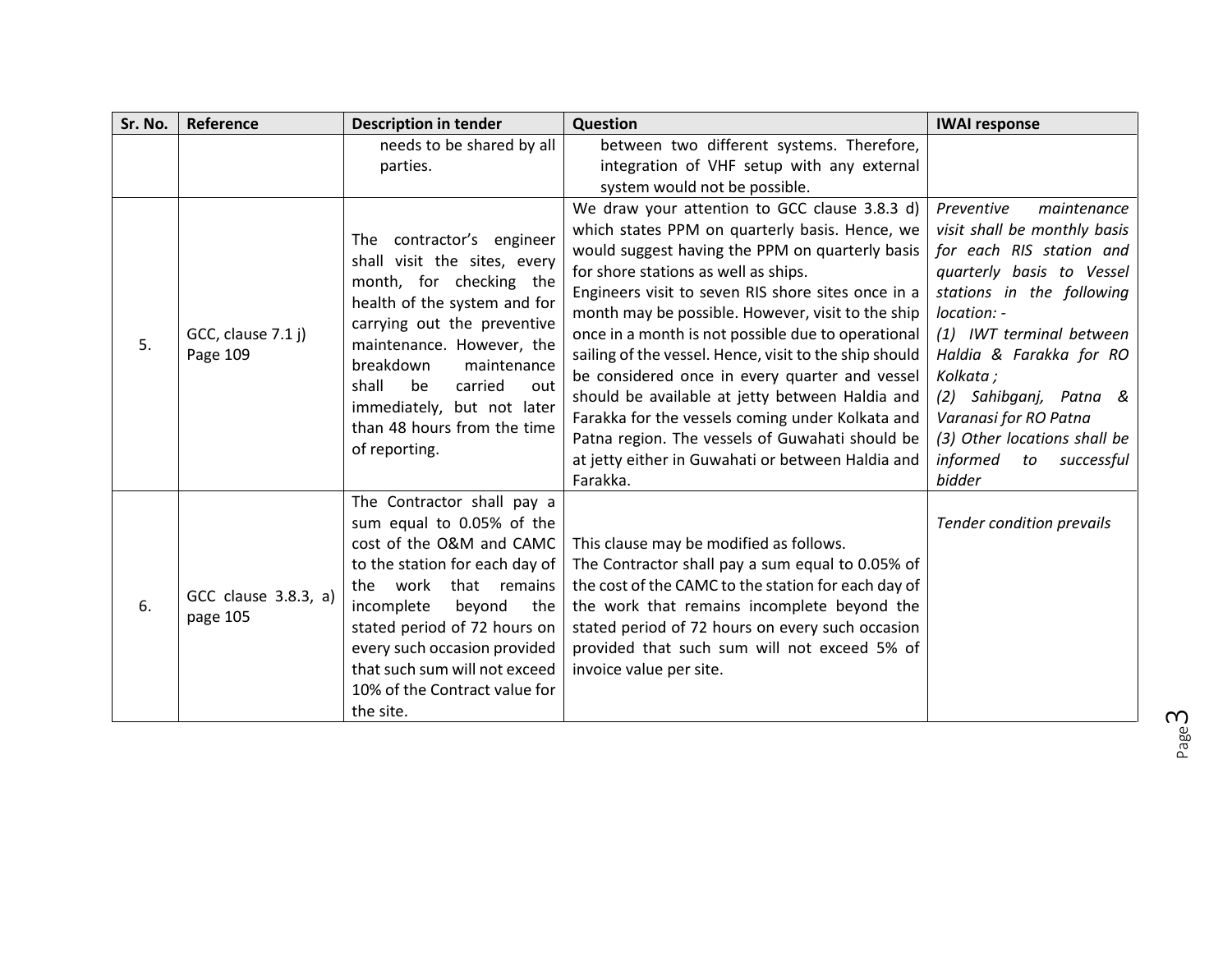| Sr. No. | Reference                                                                                                 | <b>Description in tender</b>                                                                                      | Question                                                                                                                                                                                                                                                                                     | <b>IWAI response</b>                                                                                                                                                                                                                                                                                          |
|---------|-----------------------------------------------------------------------------------------------------------|-------------------------------------------------------------------------------------------------------------------|----------------------------------------------------------------------------------------------------------------------------------------------------------------------------------------------------------------------------------------------------------------------------------------------|---------------------------------------------------------------------------------------------------------------------------------------------------------------------------------------------------------------------------------------------------------------------------------------------------------------|
| 7.      | GCC clause 6.2<br>Page 106                                                                                | The amount in Indian Rupees<br>is<br>[insert]<br>amount].                                                         | We request IWAI to please clarify which amount<br>to be inserted in this clause.                                                                                                                                                                                                             | To be filled at the award of<br>work by IWAI                                                                                                                                                                                                                                                                  |
| 8.      | Section VII - Activity<br>Schedule<br>Staff - Qualification<br>Training<br>and<br>requirement:<br>Page 72 | control<br>For<br>station,<br>1<br>engineer and 1 operator are<br>required. Deployment is in 1<br>shift of 8 hrs. | Is it correct to assume that control station would<br>have 1 engineer(manager) working for 8 hours?<br>Further, is it correct to assume that control station<br>would have 3 operators working on 8 hours shift<br>each?                                                                     | station<br>For control<br>$-1$<br>Manager & 03 operators-<br>24x7 operation<br>For base station -1 operator<br>08 hours shift. (it is clearly<br>mentioned in (b) Details of<br>Manpower Required of<br>VII<br>Section<br>- Activity<br>Schedule in page-71)                                                  |
| 9.      | General                                                                                                   | General                                                                                                           | The antennae of SL Koshi are damaged. The<br>defective antennae are to be replaced / repaired<br>before commencement of CAMC with additional<br>cost. If any equipment is defective in base<br>stations/vessels, same are to repaired and made<br>operational prior to commencement of CAMC. | As per the tender clause<br>under Section VII - Activity<br><b>Schedule</b><br>Clause (1) Objectives and<br>Scope of<br>Work:<br><b>The</b><br>antennae shall be jointly<br>along<br>inspected<br>with<br>present CAMC contractor<br>for repairs / replacement<br>before start of fresh CAMC.<br>$(page -71)$ |
| 10.     | General                                                                                                   | <b>Estimated cost of Project</b>                                                                                  | Please confirm Estimated cost of project                                                                                                                                                                                                                                                     | Being a WB quidelines<br>bid,<br>the<br>procurement<br>provision for disclosing the<br>estimated<br>is<br>cost<br>not<br>available.                                                                                                                                                                           |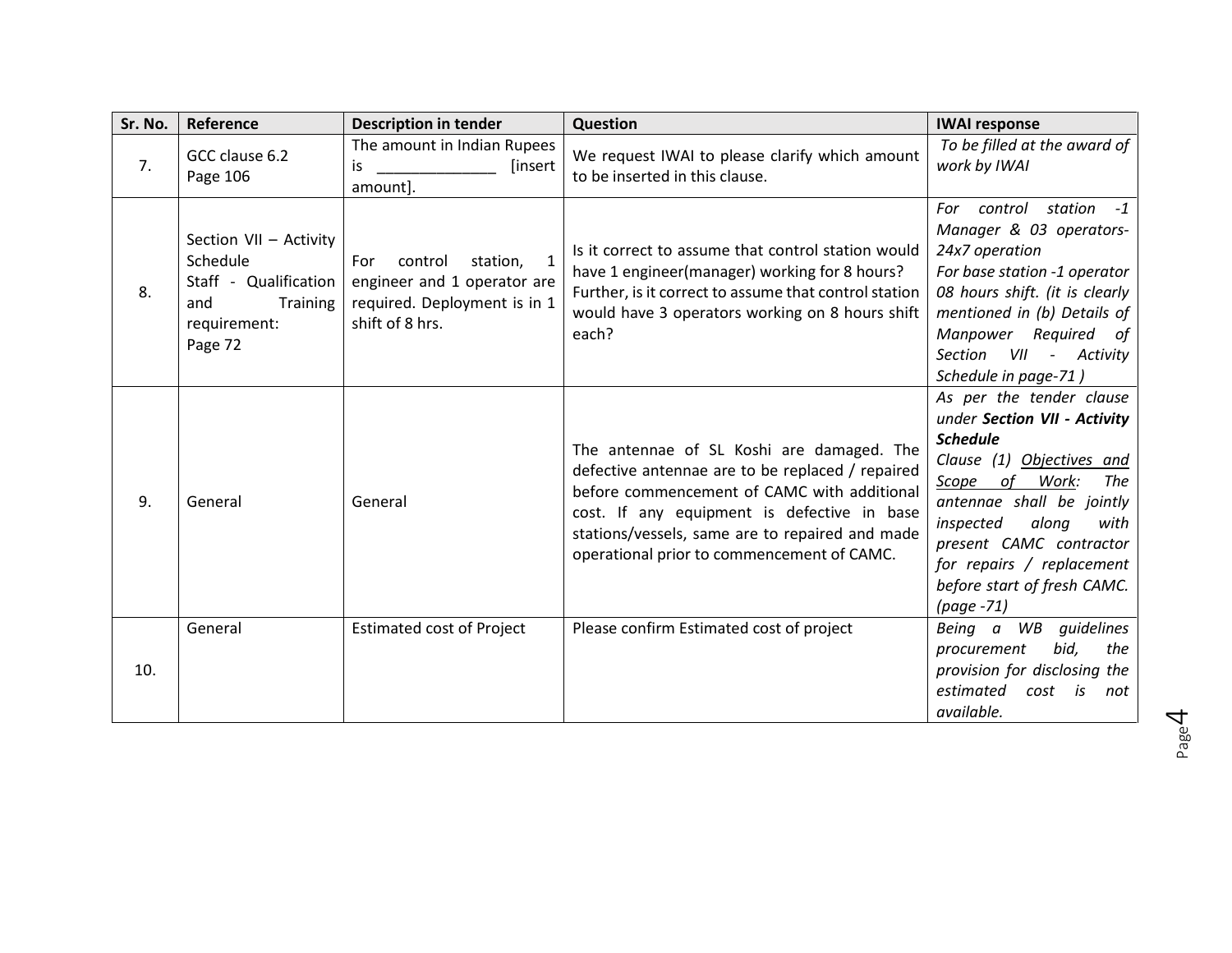| Sr. No. | Reference        | <b>Description in tender</b>                                 | <b>Question</b>                                                                                                                                                                                                                                                                                                           | <b>IWAI response</b>                                                                                                                                                                                       |
|---------|------------------|--------------------------------------------------------------|---------------------------------------------------------------------------------------------------------------------------------------------------------------------------------------------------------------------------------------------------------------------------------------------------------------------------|------------------------------------------------------------------------------------------------------------------------------------------------------------------------------------------------------------|
|         | General          | Spares for CAMC                                              | Please confirm list spares available with IWAI                                                                                                                                                                                                                                                                            | <b>NIL</b>                                                                                                                                                                                                 |
| 11.     |                  |                                                              | supplied by existing agency for CAMC of base<br>stations and vessels                                                                                                                                                                                                                                                      |                                                                                                                                                                                                            |
| 12.     | General          | <b>Manpower Supply</b>                                       | Please confirm can we do subletting for<br>manpower (Operator & Manager)                                                                                                                                                                                                                                                  | Subletting will be permitted<br>only after approval by IWAI.<br>Refer to Section III, Para B<br>2.1 (j) Page 34 and Section<br>VIII General Condition of<br>Contract Clause 3.5 of the<br>tender document. |
| 13.     | 2.4/ Page 42     | Annual Volume & Experience                                   | Request you allow consortium & authorization<br>from OEM for qualification criteria                                                                                                                                                                                                                                       | Tender condition prevails                                                                                                                                                                                  |
| 14.     | 2.0/Page 71      | CAMC and O&M of 7 nos RIS<br>Stations.<br><b>VHF</b> devices | Please confirm during taking over the system for<br>CAMC from existing contractor all installed<br>equipment must be in working condition. If any<br>equipment is non-operational, then IWAI will pay<br>extra cost to get it repaired/replaced.<br>In the tender its mentioned only about antenna &<br>not for equipment | The equipment shall be<br>handed over in operational<br>condition.                                                                                                                                         |
| 15.     | 2.0/Page 71      | CAMC and O&M of 7 nos RIS<br>Stations.<br><b>VHF</b> devices | Please confirm what output format of VHF. As per<br>current scenario it propriety format & the same<br>bidder / contractor will get benefit for integration<br>of VHF.<br>We request you to ask replace existing VHF with<br>new one for fair competition.                                                                | Kindly refer S. No (4)                                                                                                                                                                                     |
| 16.     | Clasue-2/Page-71 | CAMC and O&M of 7 nos RIS<br>Stations.                       | Fuel & batteries are comes under consumable. We<br>can't predict / decide how much diesel we will                                                                                                                                                                                                                         | <b>Tender condition prevails</b>                                                                                                                                                                           |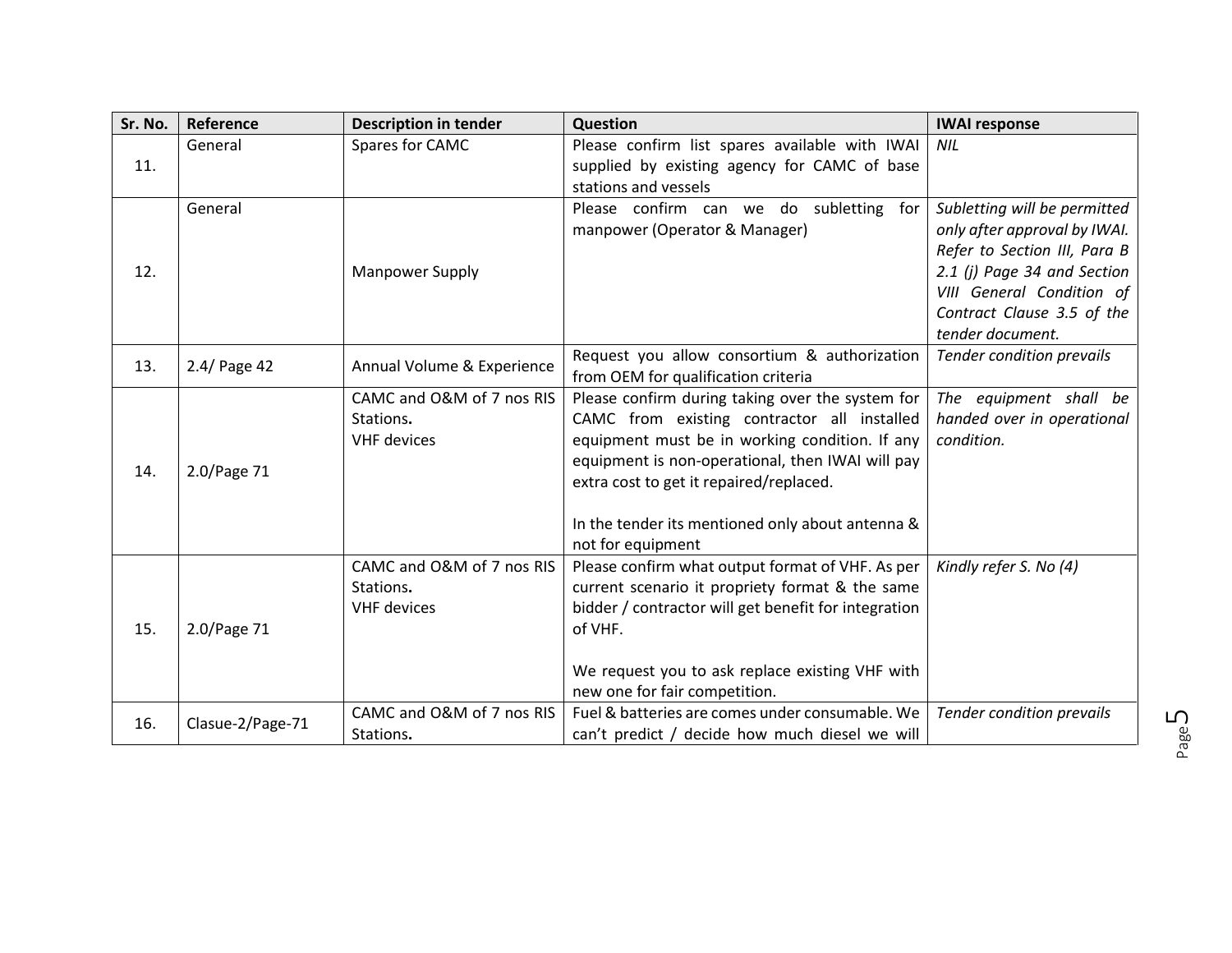| Sr. No. | Reference          | <b>Description in tender</b>                                                                                                                                                                              | Question                                                                                                                                                                                                                                                      | <b>IWAI response</b>                                                                                                    |
|---------|--------------------|-----------------------------------------------------------------------------------------------------------------------------------------------------------------------------------------------------------|---------------------------------------------------------------------------------------------------------------------------------------------------------------------------------------------------------------------------------------------------------------|-------------------------------------------------------------------------------------------------------------------------|
|         |                    | Fuel to DG set and battery<br>shall be in the scope of<br>Contractor.                                                                                                                                     | required at each site. Current battery status also<br>we don't know.<br>Please consider Fuel cost will be reimbursed at<br>actual by IWAI.<br>All existing UPS batteries to be replaced by IWAI<br>before taking over the project.                            |                                                                                                                         |
| 17.     | Clasue-4.1/page 74 | Administrative and sundry<br>expenses:<br>The contractor is responsible<br>for all the administrative<br>charges like stationeries,<br>housekeeping,<br>watch<br>keeping, vehicle, drinking<br>water etc. | Please confirm IWAI will pay for Base station<br>sites assets like porta cabin furniture utensils,<br>electric equipment and tube light submersible<br>water pumps.<br>Expenditure<br>horticulture<br>required<br>for<br>maintenance as well as housekeeping. | <b>Tender condition prevails</b>                                                                                        |
| 18.     | General            | <b>Connectivity Charges</b><br>Leased line connectivity form<br>Base Station to control<br>station                                                                                                        | Please confirm who will pay the charges for leased<br>line connectivity from base station to control<br>center.                                                                                                                                               | Tender clause 2.0 under<br><b>Section</b><br>VII<br>Activity<br>$\overline{\phantom{a}}$<br>Schedule prevails (Page-71) |
| 19.     | General            | <b>Bid Submission date</b>                                                                                                                                                                                | Request you to extend bid submission date by<br>minimum two week from the day of pre bid reply                                                                                                                                                                | The Bid submission date<br>stands same.                                                                                 |
| 20.     | General            | ITB 12.2 h                                                                                                                                                                                                | Please clarify ESIC/EPFO registration in name of JV<br>?- it should be in the name of lead bidder,<br>provided company qualifies minimum criteria for<br>these certifications.                                                                                | change.<br>Tender<br><b>No</b><br>condition shall prevail.                                                              |
| 21.     |                    | RIS operator $-$ VTS training $-$<br>11 Nos                                                                                                                                                               | Can we get them trained within 6 months from the<br>date of award of contract?                                                                                                                                                                                | The training as elaborated<br>vide S.No-1,2,3 above is to<br>imparted<br>within<br>be<br>$\mathbf{1}$                   |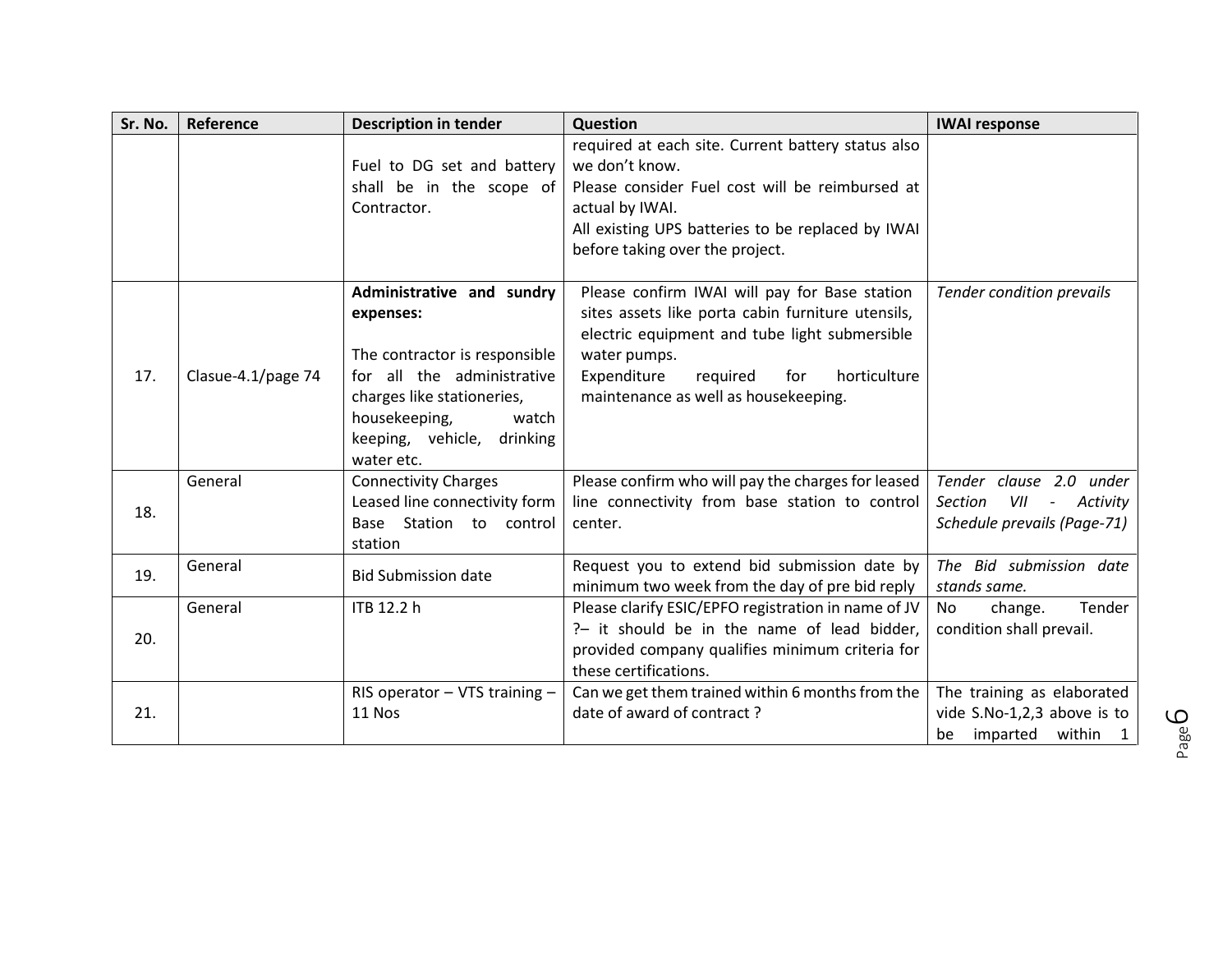| Sr. No. | Reference | <b>Description in tender</b>     | Question                                         | <b>IWAI response</b>        |
|---------|-----------|----------------------------------|--------------------------------------------------|-----------------------------|
|         |           |                                  |                                                  | monthly<br>month.<br>The    |
|         |           |                                  |                                                  | payment for O&M will be     |
|         |           |                                  |                                                  | considered only after the   |
|         |           |                                  |                                                  | training has been imparted. |
|         | Page 44   | However, for a joint venture     | The figures for each of the members of a joint   | No<br>change.<br>Tender     |
|         |           | to qualify the member in         | venture shall be added together to determine the | condition shall prevail.    |
|         |           | charge must meet at least 40     | Bidder's compliance with the minimum qualifying  |                             |
|         |           | percent of those minimum         | criteria of (a), (b) and (e)                     |                             |
|         |           | criteria for an individual       |                                                  |                             |
|         |           | Bidder and other members         |                                                  |                             |
|         |           | at least 25% of the criteria.    |                                                  |                             |
|         |           | Failure to comply with this      |                                                  |                             |
|         |           | requirement will result in       |                                                  |                             |
|         |           | rejection of the joint           |                                                  |                             |
|         |           | venture's Bid.                   |                                                  |                             |
|         |           |                                  |                                                  |                             |
| 22.     |           | For both Schedules / Lot $-1$    |                                                  |                             |
|         |           | work 3,21,70,000 OR 2 works      |                                                  |                             |
|         |           | for 2,01,11,000 OR 3 works       |                                                  |                             |
|         |           | for 1,60,85,000 FOR CAMC         |                                                  |                             |
|         |           | for RIS system OR Vessel         |                                                  |                             |
|         |           | <b>Traffic Management System</b> |                                                  |                             |
|         |           | (VTMS)/ VHF Transmitter OR       |                                                  |                             |
|         |           | Automatic Identification         |                                                  |                             |
|         |           | System (AIS) OR Automatic        |                                                  |                             |
|         |           | Vehicle Tracking system OR       |                                                  |                             |
|         |           | Integration along with           |                                                  |                             |
|         |           | setting up of communication      |                                                  |                             |
|         |           | network (WAN) OR                 |                                                  |                             |
|         |           | installations of Marine          |                                                  |                             |